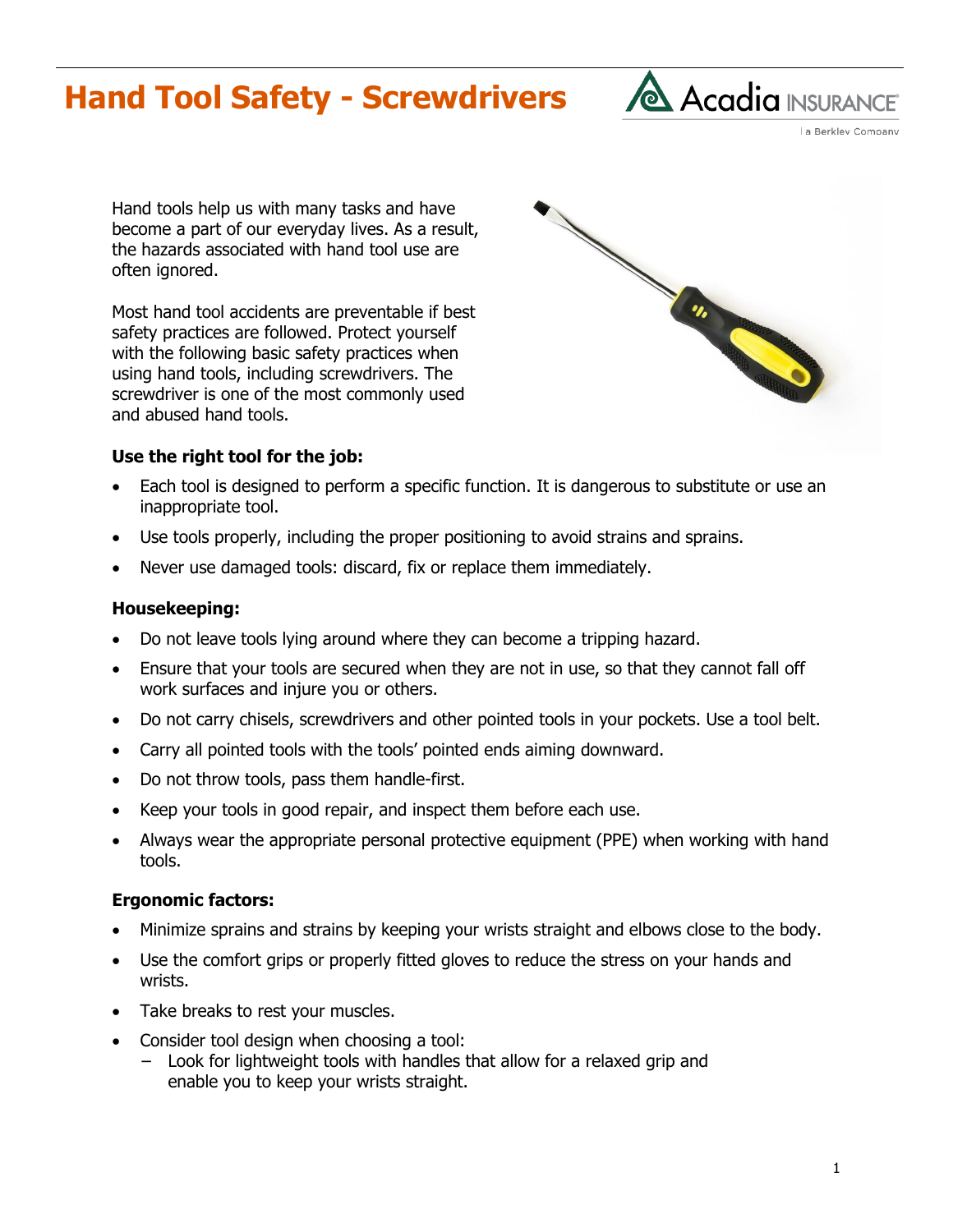# **Hand Tool Safety - Screwdrivers**



a Berkley Company

- − Choose tools that can be used with either hand.
- − Select a tool that is the proper size for your hands. Tool handles should be shaped so that they contact the largest possible surface of the hand and fingers.
- − Avoid handles with sharp edges and corners.
- Consider using power tools to reduce repetitive movements.

### **Safety when using screwdrivers:**

- Do not use screwdrivers as punches, wedges, pinch bars or pries.
- Keep screwdrivers in good condition:
	- − A broken handle, bent blade or a dull or twisted tip may cause a screwdriver to slip and result in a hand injury. A sharp, square-edged bit will not slip as easily as a dull, rounded one.
- Place the stock being worked on in a vise or on a flat surface and not in your hand; then, if the tool slips, there will be less chance of a hand injury.
- Match the screwdriver to the screw head.
- When using a screwdriver for electrical work, ensure that the handle is insulated and that the shaft does not extend into the handle.

Always use caution when working with tools. Do not take the safety of hand tools for granted.